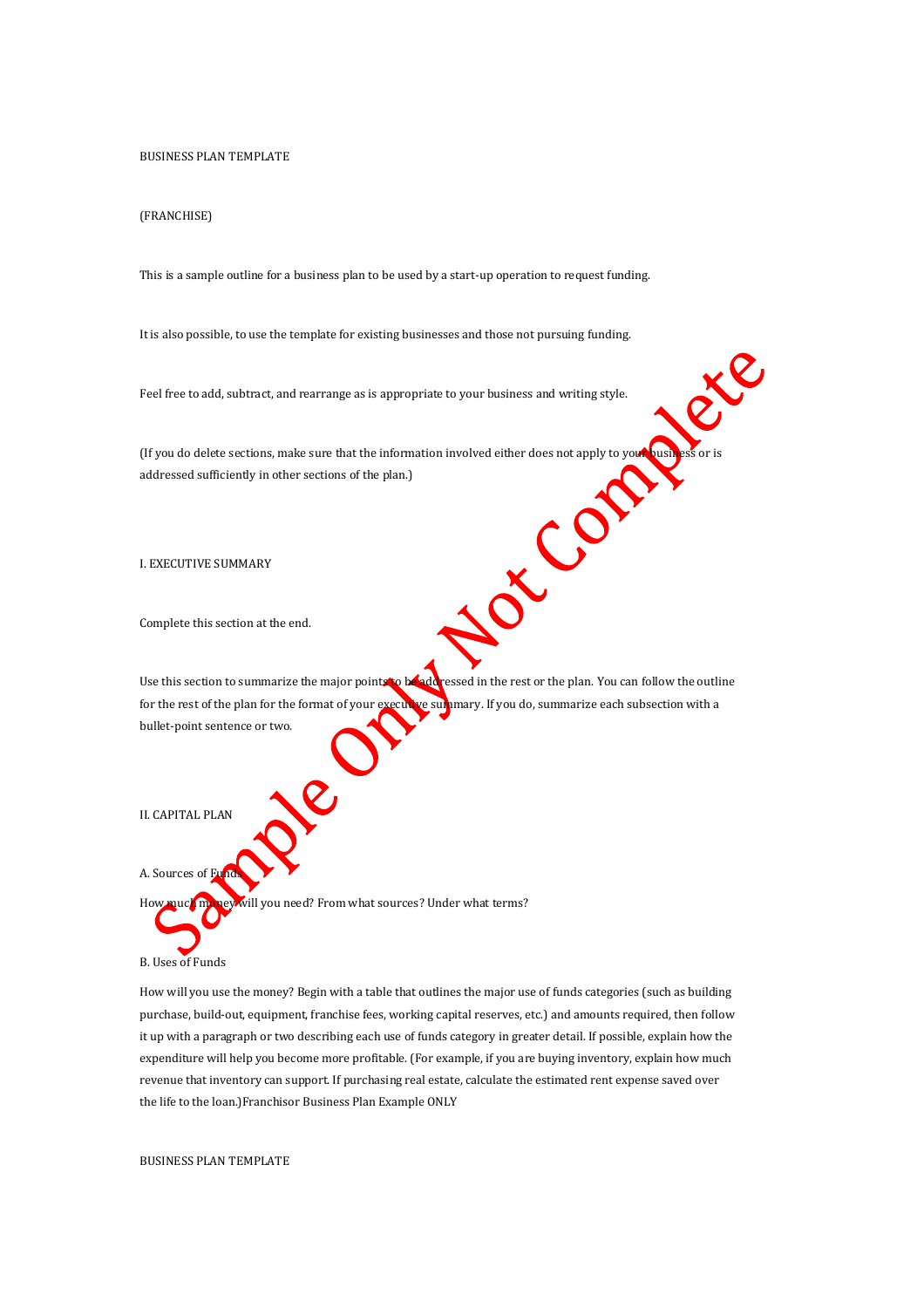## (FRANCHISE)

This is a sample outline for a business plan to be used by a start-up operation to request funding.

It is also possible, to use the template for existing businesses and those not pursuing funding.

Feel free to add, subtract, and rearrange as is appropriate to your business and writing style.

(If you do delete sections, make sure that the information involved either does not apply to your business o**rly** addressed sufficiently in other sections of the plan.)

I. EXECUTIVE SUMMARY

Complete this section at the end.

Use this section to summarize the major points to be addressed in the rest or the plan. You can follow the outline for the rest of the plan for the format of your executive summary. If you do, summarize each subsection with a bullet-point sentence or two.

II. CAPITAL PLAN

A. Sources of Funds

B. Uses of  $\overline{P}$ 

How much money will you need? From what sources? Under what terms?

OF

Ise the money? Begin with a table that outlines the major use of funds categories (such as building purchase, build-out, equipment, franchise fees, working capital reserves, etc.) and amounts required, then follow it up with a paragraph or two describing each use of funds category in greater detail. If possible, explain how the expenditure will help you become more profitable. (For example, if you are buying inventory, explain how much revenue that inventory can support. If purchasing real estate, calculate the estimated rent expense saved over the life to the loan.)

## REMAINDER OF AGREEMENT NOT AVAILABLE FOR VIEWING AS A SAMPLE.